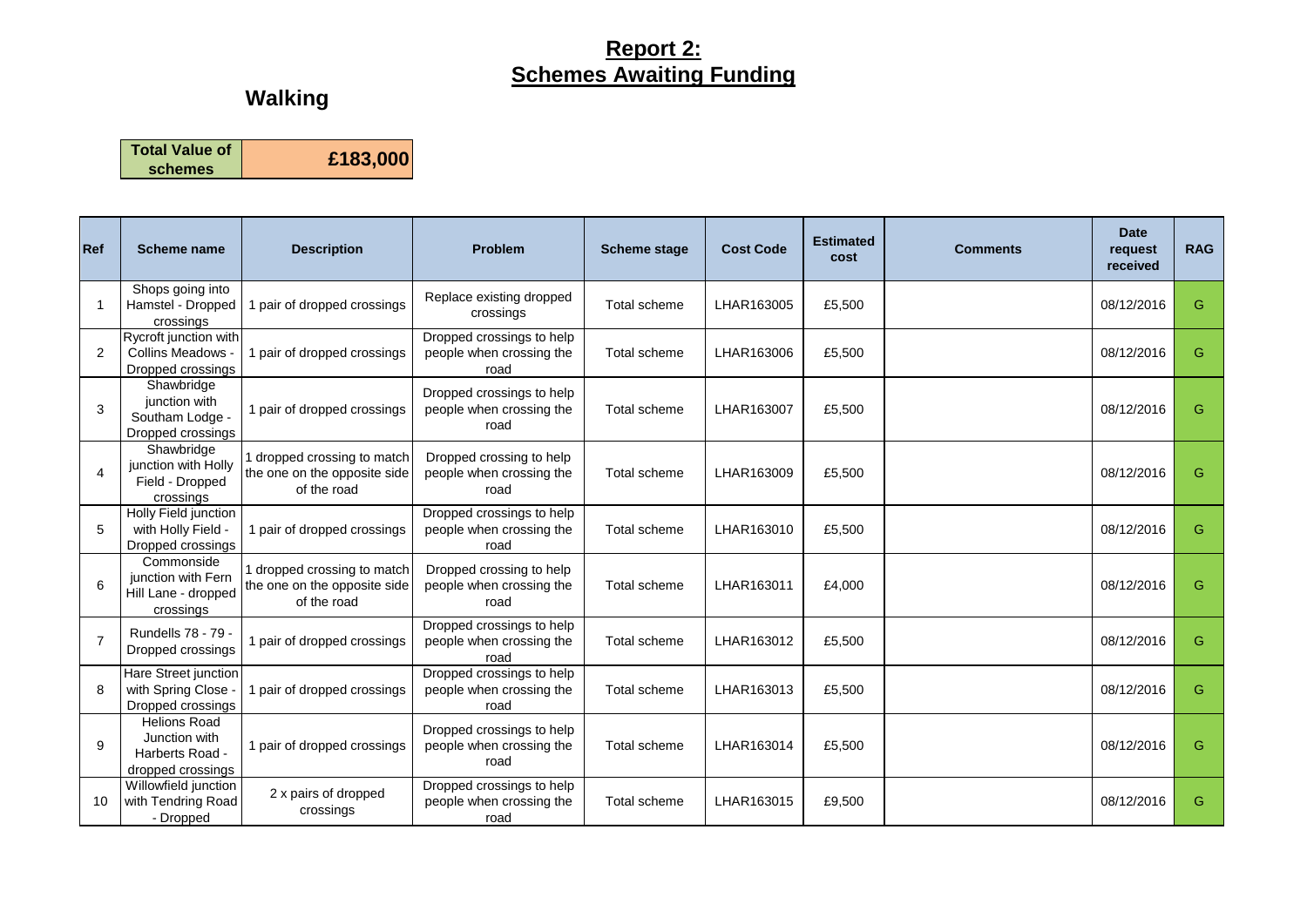### **Report 2: Schemes Awaiting Funding**

# **Walking**

**Total Value of** 

**schemes £183,000**

| Ref | <b>Scheme name</b>                                                             | <b>Description</b>                                                    | Problem                                                                                                                                     | <b>Scheme stage</b> | <b>Cost Code</b> | <b>Estimated</b><br>cost | <b>Comments</b> | <b>Date</b><br>request<br>received | <b>RAG</b> |
|-----|--------------------------------------------------------------------------------|-----------------------------------------------------------------------|---------------------------------------------------------------------------------------------------------------------------------------------|---------------------|------------------|--------------------------|-----------------|------------------------------------|------------|
| 11  | <b>Maunds Hatch</b><br>junction with<br>Maunds Hatch -<br>Dropped crossings    | 1 pair of dropped crossings<br>in the vicinity of the Co-Op           | Dropped crossings to help<br>people when crossing the<br>road                                                                               | Total scheme        | LHAR163019       | £5,500                   |                 | 09/12/2016                         | G          |
| 12  | <b>Tendring Road</b><br>junction with<br>Partridge Road -<br>Dropped crossings | 1 pair of dropped crossings                                           | Dropped crossings to help<br>people when crossing the<br>road                                                                               | Total scheme        | LHAR163021       | £5,500                   |                 | 22/12/2016                         | G          |
| 13  | Tawney's Road<br>junction with The<br>Fairways - Dropped<br>crossings          | 1 pair of dropped crossings                                           | Dropped crossings to help<br>people when crossing the<br>road                                                                               | Total scheme        | LHAR163023       | £6,500                   |                 | 01/02/2017                         | G          |
| 14  | Waterhouse Moor -<br>Dropped crossings                                         | Request for 2 x pairs of<br>dropped crossings down<br>Waterhouse Moor | Dropped crossings to help<br>people when crossing the<br>road                                                                               | Total scheme        | LHAR163026       | £11,000                  |                 | 28/02/2017                         | G          |
| 15  | Finchmoor -<br>Dropped crossings                                               | Request for additional<br>dropped crossings down<br>Finchmoor         | Dropped crossings to help<br>people when crossing the<br>road                                                                               | Total scheme        | LHAR163028       | £30,000                  |                 | 08/09/2017                         | G          |
| 16  | <b>Harberts Road</b><br>junction with Fourth<br>Avenue                         | Request to improve the<br>current pedestrian refuge                   | The current pedestrian<br>refuge is restricted for<br>pedestrians as there is a<br>high mast beacon in the<br>middle                        | Feasibility         | LHAR163030       | <b>TBC</b>               |                 | 28/02/2017                         | $\vee$     |
| 17  | Church Langley<br>Way - between<br>Minton Lane and<br><b>Tickenhall Drive</b>  | Request for a zebra /<br>parallel crossing                            | Difficulty for pedestrians to<br>cross the road. The<br>requested location would<br>link up two cycleways                                   | Feasibility         | LHAR173004       | <b>TBC</b>               |                 | 26/01/2018                         | R          |
| 18  | <b>Entrance to Church</b><br>Gate School -<br>Dropped crossings                | 1 pair of dropped crossings                                           | The entrance to the school<br>has no dropped crossings<br>making it difficult for people<br>pushing a pram/ wheelchair<br>to cross the road | Total scheme        | LHAR163003       | £4,000                   |                 | 08/12/2016                         | G          |